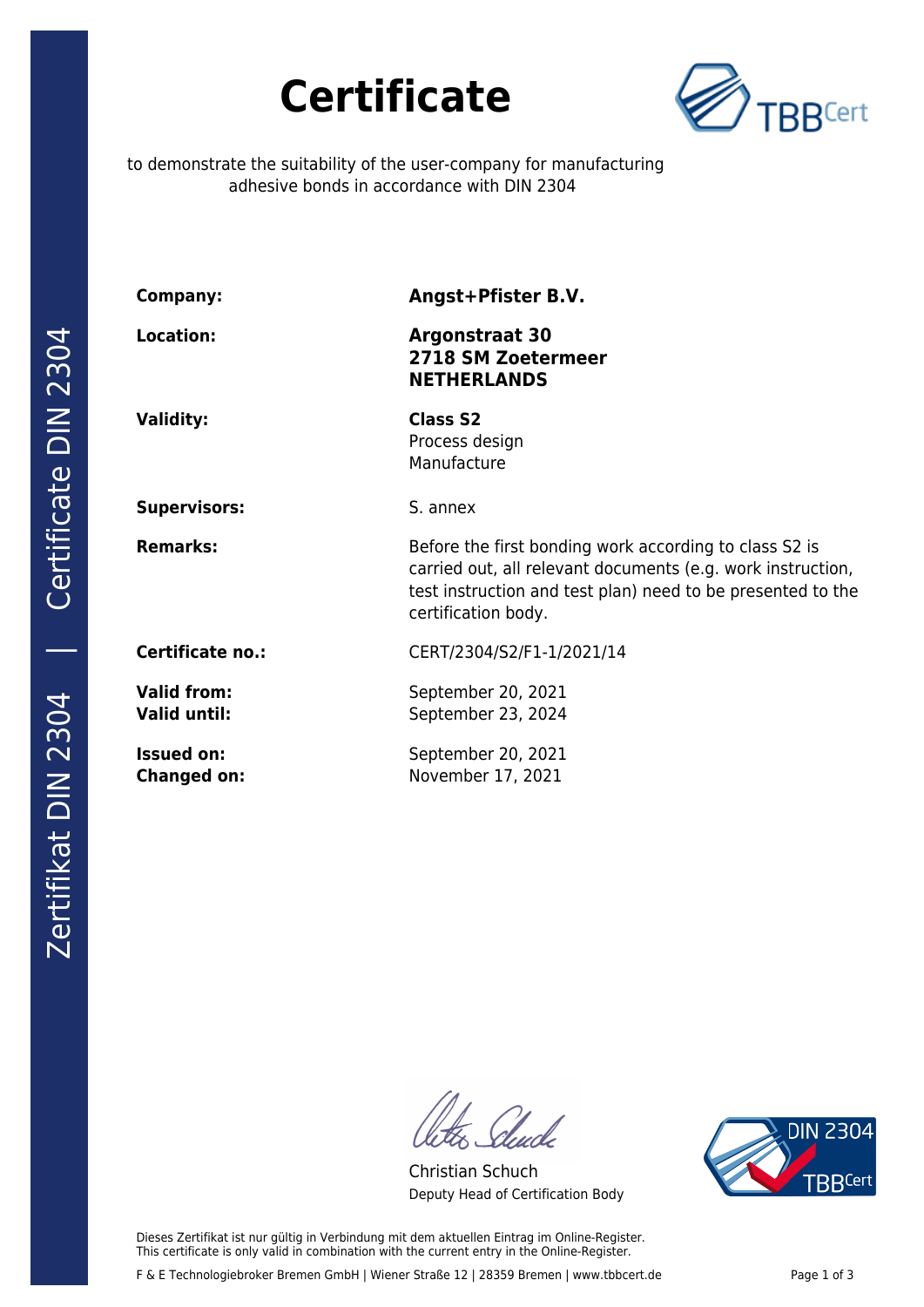# **General Regulations**

The new application has to be submitted to the certification body at least **two month** before the certificate expires if the suitability of the user-company shall be certificated furthermore.

#### **Changes within the time of validity of the certificate**

If the address of the user-company or company site, the class of the certificate or supervisors change, the certification body must be informed immediately. The certification body decides about the necessity of an inspection on the site and change of the certificate.

The certification body must be informed if there are changes or additions to main processes. The certification body decides whether to check the changes on-site and whether it is necessary to change the certificate.

#### **Withdrawal of the certificate**

The certification body can withdraw the certificate if:

- 1) There is a serious shortcoming in the execution of the adhesive bonding work as required by this standard;
- 2) There is a serious shortcoming in the supervision of the adhesive bonding work as required by this standard;
- 3) There is no authorised supervision of the adhesive bonding work;
- 4) The employees carrying out the adhesive bonding work at the practical level do not have valid qualification certificates as required by this standard;
- 5) Other conditions required by this standard are no longer fulfilled;
- 6) The period of validity has expired;
- 7) The user-company does not have certification.

The user company must confirm attention of the withdrawal in written form towards the certification body.

### **Distribution**

- 1. Submitter (original)
- 2. Folder (copy)

Dieses Zertifikat ist nur gültig in Verbindung mit dem aktuellen Eintrag im Online-Register. This certificate is only valid in combination with the current entry in the Online-Register.